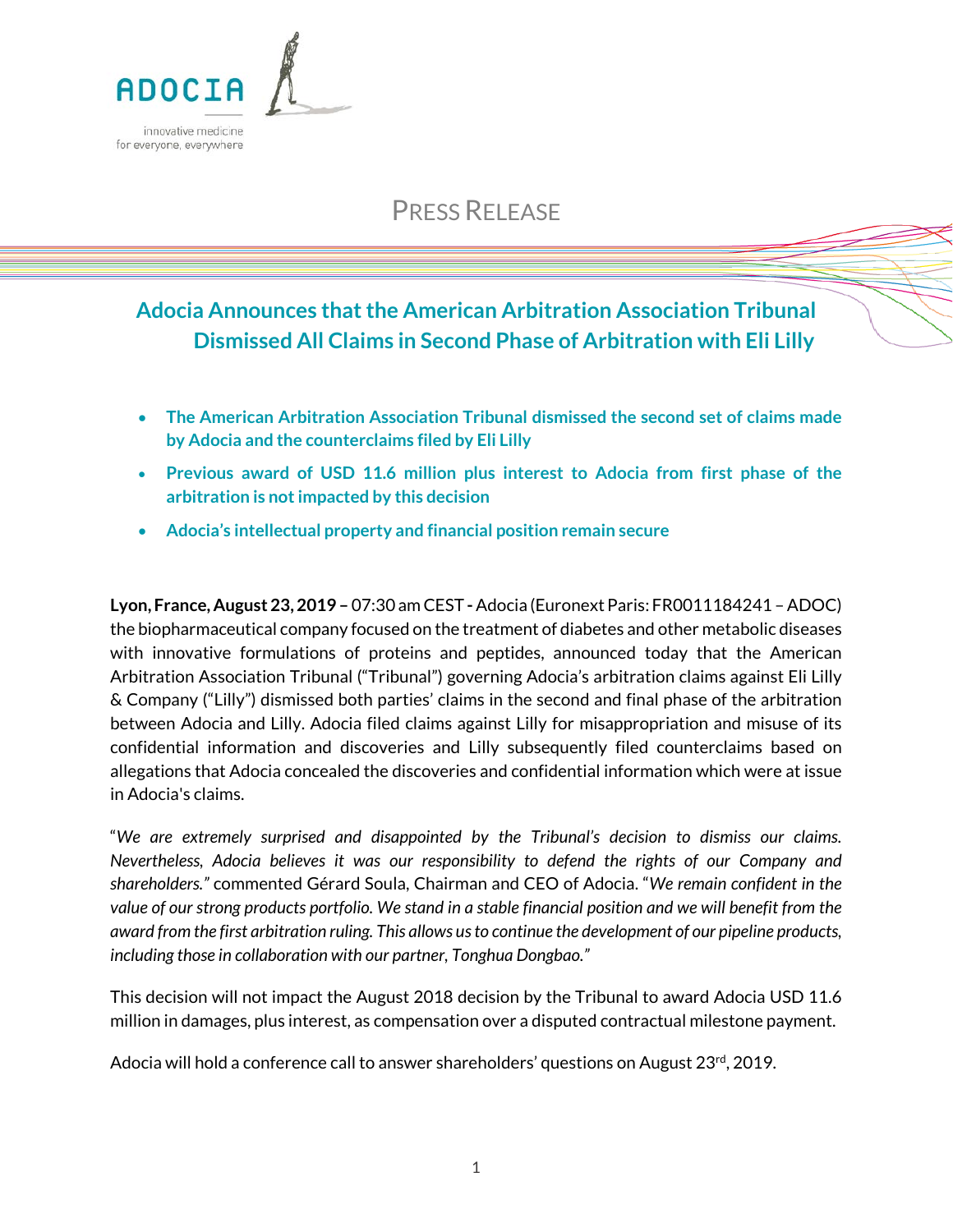## **23 August 2019 at 06:00 pm (CEST) – Conference call in French ID 2507797**

Participant International Dial-in Number (France): 0033 (0)805081488

## **23 August 2019 at 6:30 pm (CEST) – Conference call in English**

## **ID 4594976**

Participant Toll-Free Dial-In Number (United States): 001 (833) 251-7256

Participant International Dial-In Number (United States): 001 (270) 215-9920

Please, find all dial-in numbers details on:

[www.adocia.com](http://www.adocia.com/)

The following members of Adocia leadership team will conduct the call:

- **Gérard Soula,** President and CEO
- **Olivier Soula,** R&D Director & Deputy General Manager
- **Valérie Danaguezian,** CFO
- **Rémi Soula**, Director of Business Development & Legal Affairs

### **About Adocia**

Adocia is a clinical-stage biotechnology company that specializes in the development of innovative formulations of already-approved therapeutic proteins and peptides for the treatment of diabetes and other metabolic diseases. In the diabetes field, Adocia's portfolio of injectable treatments is among the largest and most differentiated of the industry, featuring seven clinical-stage products. Additionally, Adocia expanded its portfolio to include the development of treatments of obesity and short bowel syndrome.

The proprietary BioChaperone® technological platform is designed to enhance the effectiveness and/or safety of therapeutic proteins while making them easier for patients to use. Adocia customizes BioChaperone to each protein for a given application.Adocia's clinical pipeline includes five novel insulin formulations for the treatment of diabetes: two ultrarapid formulations of insulin analog lispro (BioChaperone® Lispro U100 and U200), a combination of basal insulin glargine and rapid-acting insulin lispro (BioChaperone® Combo), a rapid-acting formulation of human insulin (HinsBet® U100), and a combination of a prandial insulin with amylin analog pramlintide (ADO09). It also includes an aqueous formulation of human glucagon (BioChaperone® Glucagon) for the treatment of hypoglycemia. Adocia preclinical pipeline includes combinations of insulin glargine with GLP-1 receptor agonists (BioChaperone® Glargine GLP-1) for the treatment of diabetes, a ready-to-use combination of glucagon and a GLP-1 receptor agonist (BioChaperone® Glucagon GLP1) for the treatment of obesity and a ready-to-use aqueous formulation of teduglutide (BioChaperone® Teduglutide) for the treatment of short bowel syndrome.

In 2018, Adocia and Chinese insulin leader Tonghua Dongbao entered into a strategic alliance. In April 2018, Adocia granted Tonghua Dongbao licenses to develop and commercialize BioChaperone Lispro and BioChaperone Combo in